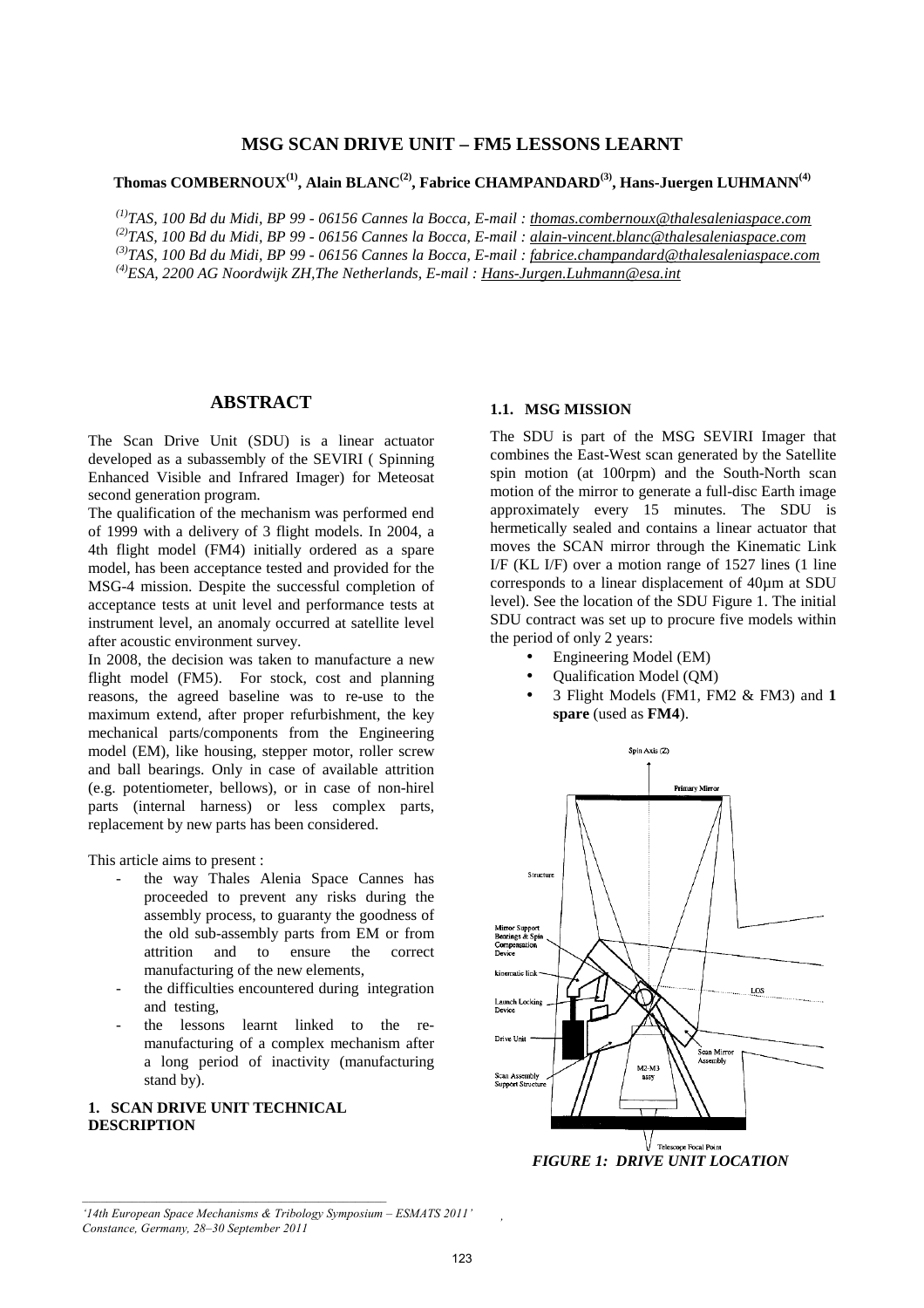## **1.2. CONCEPT DESCRIPTION**

The main constraint on the mechanical lay out of the Scan Drive Unit is to minimise the length between the kinematics interface and the spindle nut in order to reduce the bending moment induced by the 4g in-orbit centrifugal loads. This bending moment directly dimensions the spindle internal preload which is linked to the main performances of the SDU.

The Direct Drive Concept associated to the drive functions is mainly composed of:

- $\bullet$  a housing
- a roller screw device
- a stepper motor
- a ball bearing assembly

The association of the motor with the spindle described here-below leads to perform 12 motor steps per line which corresponds to 0.04 mm linear displacement.

- The scan read out function is performed by means of a redundant potentiometer.
- The temperature monitoring of the motor is achieved by thermistors mounted on the SDU housing close to the motor.
- The zero reference position and the end range status are given by means of redundant electrical switches.
- Two mechanical stops limit the travel range and prevent collision .
- An off loading device reduces the loads applied to the spindle during vibrations.
- A wet lubrication technology allows to reach the lifetime performance
- The hermiticity wrt the wet lubrication is based on:
	- the SDU housing
	- metallic sealing rings
	- two metallic bellows
	- a hermetically sealed connector

A guiding device limits the radial displacement of the kinematic link interface under in orbit loads.

The internal volume of the SDU is kept constant over the complete scan cycle in order to avoid any risk of over pressure inside the SDU. This is

achieved , thanks to the use of two bellows (one on each side of the housing).

The design of this mechanism allows for a quick and relatively easy and straight forward dismantling of the unit in case necessary, e.g. in case of an anomaly detection.

# **2. SCAN DRIVE UNIT MAIN PERFORMANCES**

- The SDU operates in 2 modes:
	- **Scan Mode:** Consists in performing successive lines of 12 motor steps followed by a waiting time to permit the imaging.



# *FIGURE 2: OPERATION CYCLE*

- **Retrace Mode:** consists in performing full actuations of the motor without any waiting time.
- **Range definition /stops location:** the SDU is equipped with electrical and mechanical end stops to prevent collision of the scan mirror with the structure.
- The SDU provide its **motor temperature monitoring**.
- The SDU provides the line **increment monitoring** with an accuracy better than  $1/3$ line.
- **Outgassing**: the limit for material out gassing is:

$$
TML < 1\%
$$

 $CVCM < 0.1\%$ 

The leak rate of hermetically sealed DU housing is less than  $2.10^{-9}$  bar.cm<sup>3.</sup>s<sup>-1</sup>.

## • **Lifetime:**

The SDU is designed to withstand the following lifetime:

- 12 years on ground storage
- 7 years in orbit with repeated cycle, SDU submitted to **4g radial acceleration.**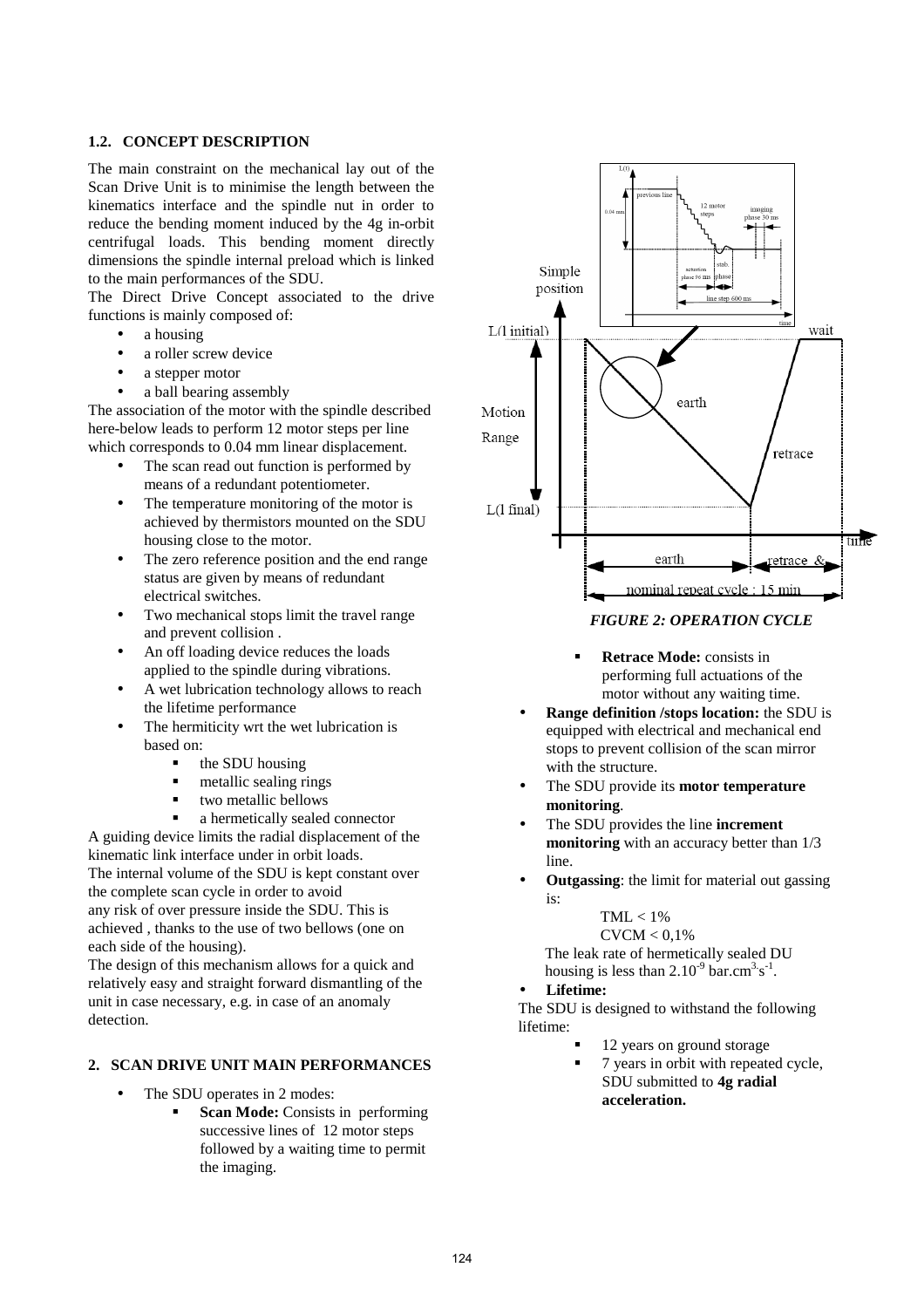### **3. SCAN DRIVE UNIT : DEVELOPMENT**

## **3.1. QUALIFICATION**

• **Mass** 

Measured mass  $= 4.5$ Kg.

#### • **Motorization margin**

The minimum voltage to perform one motor step is 2.2V which corresponds to a static starting resistive torque of 0.1 Nm, to be compared to a motorization torque given by the stepper motor with a constant torque of 3.2 Nm/A and a resistance winding of 29.3  $\Omega$ .

# • **Power consumption**

The power consumption measured during retrace mode is 8.8 W, the driven parameters characterising the retrace mode are: 24.5 V and 125 Hz command.

#### • **Tightness**

Lower than  $2.10^{-9}$  bar.cm<sup>3.</sup>s<sup>-1</sup>.

### • **Opto-mechanical performances**

The measured error between two lines is characterised by the plot Figure 3:



## *FIGURE 3: SDU QM OPTO-MECHANICAL PERFORMANCES*

The line to line error being defined by  $E=E_{L-}E_{L+1}$  with  $E<sub>L</sub>$  the difference between the actual position and the theoretical one given by the regression line over one image.

#### • **Lifetime**

400 000 cycles (ie  $1.2$   $10^{12}$  motor steps or 34 million of motor revolutions) have been successfully performed:

- Without resistive torque increase.
- Without opto-mechanical performance degradation.
- Without wear or deterioration after inspection.

## **3.2. FLIGHT MODEL DELIVERY**

4 Flight Models (FM) have been successfully delivered:

• FM1:

- delivered in **1998 for MSG1 (launched in August 2002).**
- 9 years of operational time in orbit .
- FM2:
	- delivered in **1998 for MSG2 (launched in December 2005).**
		- 6 years of operational time in orbit.
- $FM3:$ 
	- delivered in **1999 for MSG3 (launch planned in June 2012)**.
	- On storage since 2004.
- FM4 (spare):
	- delivered in **2004 for MSG4.**
	- integrated on satellite since 2006.

#### **3.2.1. FM5 : Manufacturing Circumstances**

#### **3.2.1.1. FM4 Misbehaviour**

The decision to use the spare model as a flight model took place in 2004 in order to comply with the MSG 4 additional contract. The model has been **nominally assembled** (applying the integration procedures from previous models) and subjected to the Acceptance sequence, which has been **successfully completed at mechanism level and at instrument level.**

A misbehaviour occurred during the MSG 4 acceptance test campaign, after **acoustic test environment**. During the nominal scan health check, it was discovered that the scan mechanism **did not execute all scan lines** properly and that over a certain angular range only partial lines were repetitively performed, which resulted into an overall **loss of 10 scan lines** over the full image(1247 lines). The phenomena appeared to be **non reproducible**.

## **3.2.1.2. Technical and programmatic choice for FM5 manufacturing**

Considering the criticity of the mechanism for MSG mission, for conservative and programmatic reasons, all parties agreed on the **remanufacturing of a new model (FM5)** with the objective to replace the FM4 unit onboard MSG4.

#### FM5 strategy:

- Tight schedule: contractual, delay and cost constrains did not allow to implement a new procurement.
- **Engineering Model (EM) healthiness status**: all performance requirements were within specification and well within family if compared to other units. Large margins were present compared to qualification requirements.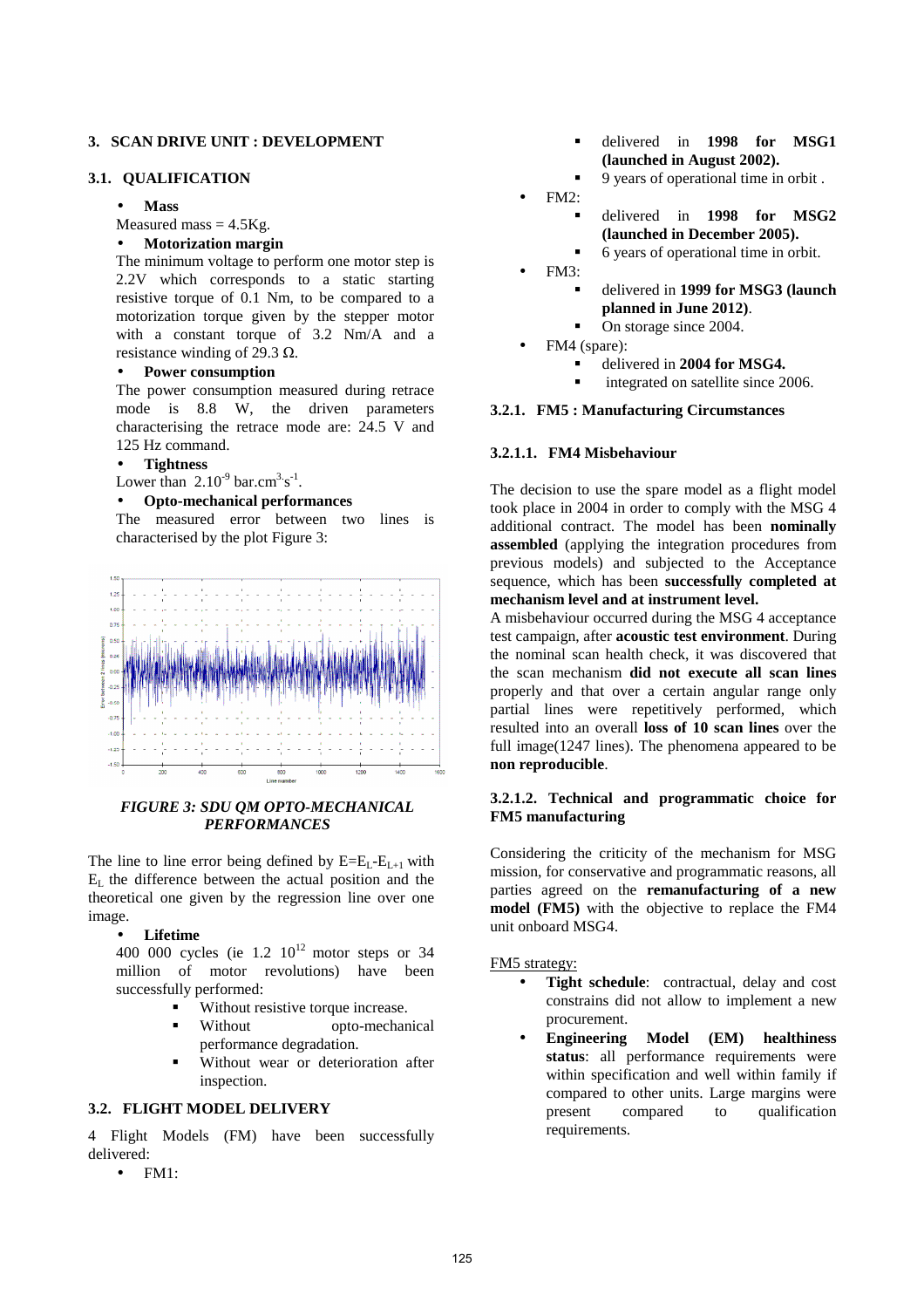As an outcome of this situation, the choice was made to built the SDU FM5 based on **components/pieces from the EM**.

## **4. SCAN DRIVE UNIT FM5 : WORKING PLAN TO SECURE FM5 ASSEMBLY, INTEGRATION AND TEST**

## **4.1. ACCEPTANCE CRITERION FOR THE EM RE-USE**

As a flight model, the SDU FM5 will be submitted to several acceptance environmental tests (Thermal & Vacuum, Vibration, Acoustic tests, etc…) at SDU, SEVIRI and satellite levels.

Since the SDU EM has been submitted to environmental tests already during its lifetime, **"Re-Use" of EM pieces** has been carefully assessed in order to be still covered by the **Qualification program**.

### **4.2. WARINESS MANAGEMENT FOR ENGINEERING DOCUMENTATION EVOLUTION**

**4.2.1. Mechanical Analysis report : Screw dimensioning evolution** 

Decision to Re-Use EM pieces was taken at the beginning of 2008, **11 years after design & dimensioning validation process**.

As the Internal standards at Thales Alenia Space are constantly optimized, an **overall review of the mechanical analysis** of the SDU has been performed to verify whether any criterion evolutions had occured. The update of the screw tightening standard did show **negative margins** when analysing the minimum screw tightening criteria for 2 types of Rsat screws.

To overcome this inconvenience, the solution has been to **characterize a batch of screws** with an adequate torque angle sequence, in order to precisely limit the internal strain applied to these screws.

## **4.2.2. Assembly procedure**

In order to prevent any assembly risks at assembly level, the Assembly procedure has been **reviewed and updated.** The goal was to be as thorough as possible.

## **4.2.3. Test procedure**

TAS production management, team and tooling changes have resulted into more detailed test procedures taking into account **experience feedbacks fond in waking copies of previous models and operator change.** 

### **4.3. WARINESS MANAGEMENT FOR HARDWARE**

### **4.3.1. Design evolution**

Since SDU EM corresponds to the **first design version** and the first model manufactured, certain design evolutions have taken place in the meantime and need to be considered for the built of FM5, such as:

- **Obsolescence dealing:** design evolution induces certain EM parts refurbishment or procurement of new pieces.
- **Design Processes change:** some processes as OAN coating are now prohibited and have been substituted.
- **Components prohibitions:** components used in 1997 are now prohibited, a direct change on thermistors was carried out.

## **4.3.2. Elementary Components : meticulous expertise and re-acceptance test**

To follow the wariness management and the working plan, all functional components have been sent back to the manufacturer in order to perform **full inspection and acceptance test verification**. In this respect the following major elements have been re-checked and revalidated:

- **Microcontact**
- Roller screw
- Ball Bearings
- Stepper motor
- Potentiometer
- Bellows

### **5. HARD POINTS & LESSONS LEARNT**

## **5.1. HARD POINTS AT ELEMENTARY PART LEVEL**

Performing identical acceptance test on particular element 12 years after delivery implies **certain modifications on operations and toolings** at both subcontractors and TAS facilities.

## **5.1.1. Ball bearing resistive torque**

During Re-acceptance of the single ball bearing, the **mean torque value had increased** when compared with results from the first acceptance sequence. Investigations revealed that the measurement tooling has been improved at sub-contractor level resulting into more accurate values. Indeed, when applying the former resistive torque method, The former values were confirmed, therefore **no change in torque values observed since 1997**.

### **5.1.2. Potentiometer external diameter**

A new potentiometer has been used (from attrition contingent), and **recurrent default** on potentiometer external diameter was observed again during FM5 assembly. Recurrent default on the potentiometer frame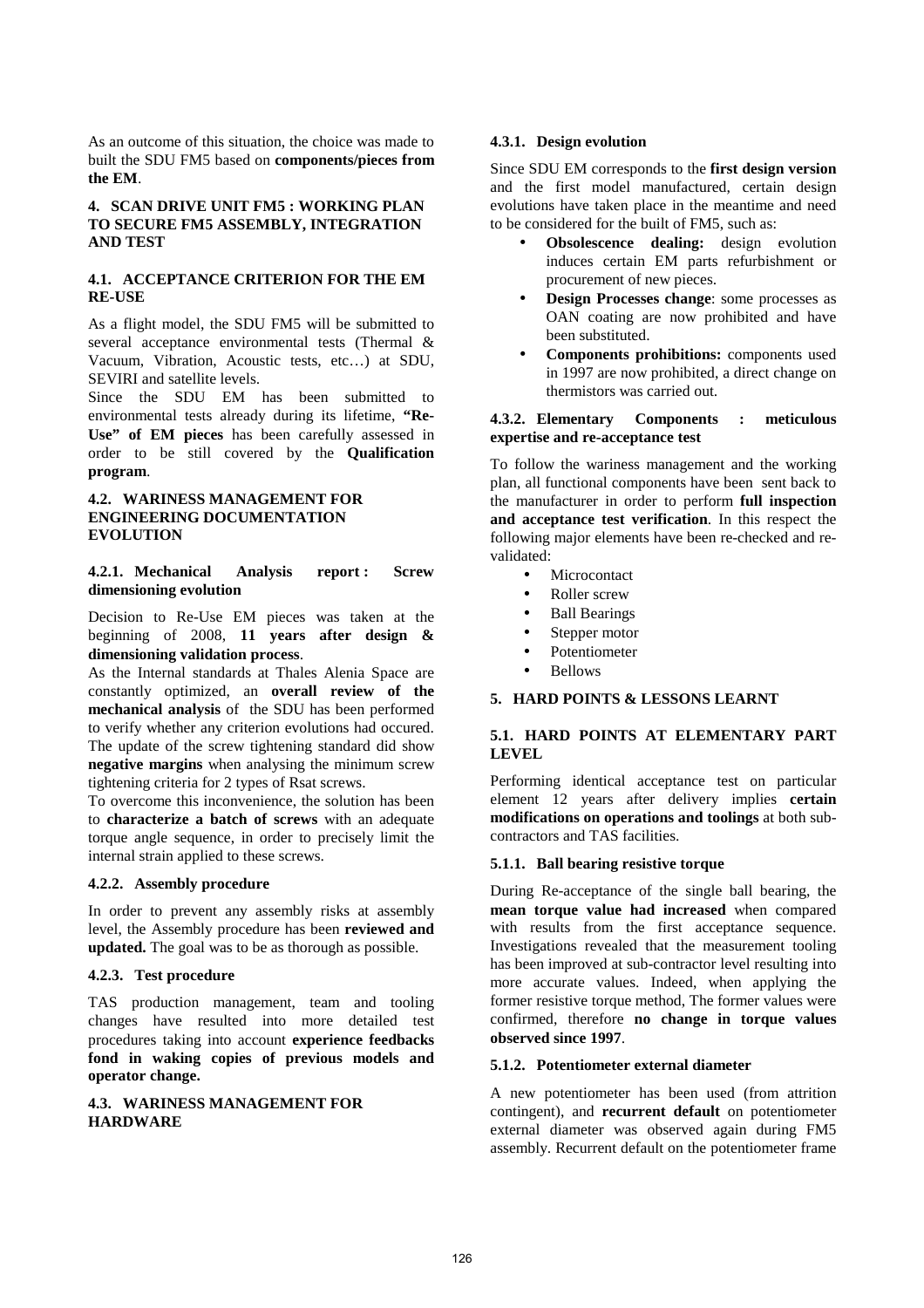batch has not been taken into account by the subcontractor.

#### **5.1.3. Roller screw device acceptance**

Despite important investigations, several performance variations were observed in the acceptance test reports between 1997 and 2009. Since the observed disparities were **within the specification and the overall behaviour well within the family acceptance range**, the roller screw device has been accepted and released for integration within the SDU FM5.

# **5.2. HARD POINTS AT TEST LEVEL**

### **5.2.1. Tests during assembly**

SDU activities during assembly encountered difficulties at the time of:

- Resistive torque measurement
- Leak test measurement

Difficulties have been encountered since the test set up and measuring operation unwittingly vary over time and program context undeniably changed for this particular model.

Values were out of specification but **within family of the previous models** and have been accepted after explanations supported by analysis.

### **5.2.2. Opto-mechanical tests**

Although, physical and electrical control checks, motorization margin and cartography were **successfully performed,** the opto-mechanical test sequence needed to be stopped since first results showed a partial noncompliance to the set of key performance requirements.

The opto-mechanical line to line error signature, Figure 4, has been subjected to a rewarding **NRB** and to a formal complete Root Cause Analysis applying the **ADEQUA process**.



*FIGURE 4 : SDU FM5 OPTO-MECHANICAL ABNORMAL PERFORMANCES* 

The investigations pointed to a malfunction within the **SDU translation parts** and more precisely to a potential problem at **roller screw device level**.

Indeed, data recorded by the potentiometers confirmed the motor and rotation parts nominal behaviour. Further, eventual tooling and measurement device discordances have been eliminated by appropriate tests elaborations.

The analysis of the parts involved in the translation process was then directly pointing to the:

- **Roller screw device**: performance and integration within the mechanism,
- **Guiding parts** in contact with translational elements,

as potential source for the observed anomaly.

Review of the acceptance data packages of the 5 roller screws procured and evaluation of the additional tests performed at subcontractor facilities with the SDU QM roller screw resulted into the conclusion that the **EM roller screw signature** was **singular,** whencompared to the other units.

It was further noticed that the roller screw characterisation tests performed at sub-contractor level were not fully representative in terms of SDU kinematics and loads applied.

Mechanical analysis has highlighted the observed abnormal phenomenon as **an internal movement within the roller screw device.** In consequence of this finding, it has been agreed to authorize the FM5 dismounting process in order to confirm the root cause assumptions.

During the SDU FM5 dismounting, tests are foreseen to discriminate or incriminate the possible defective elements.



*FIGURE 5: SDU FM5 AT TESTED STATE*